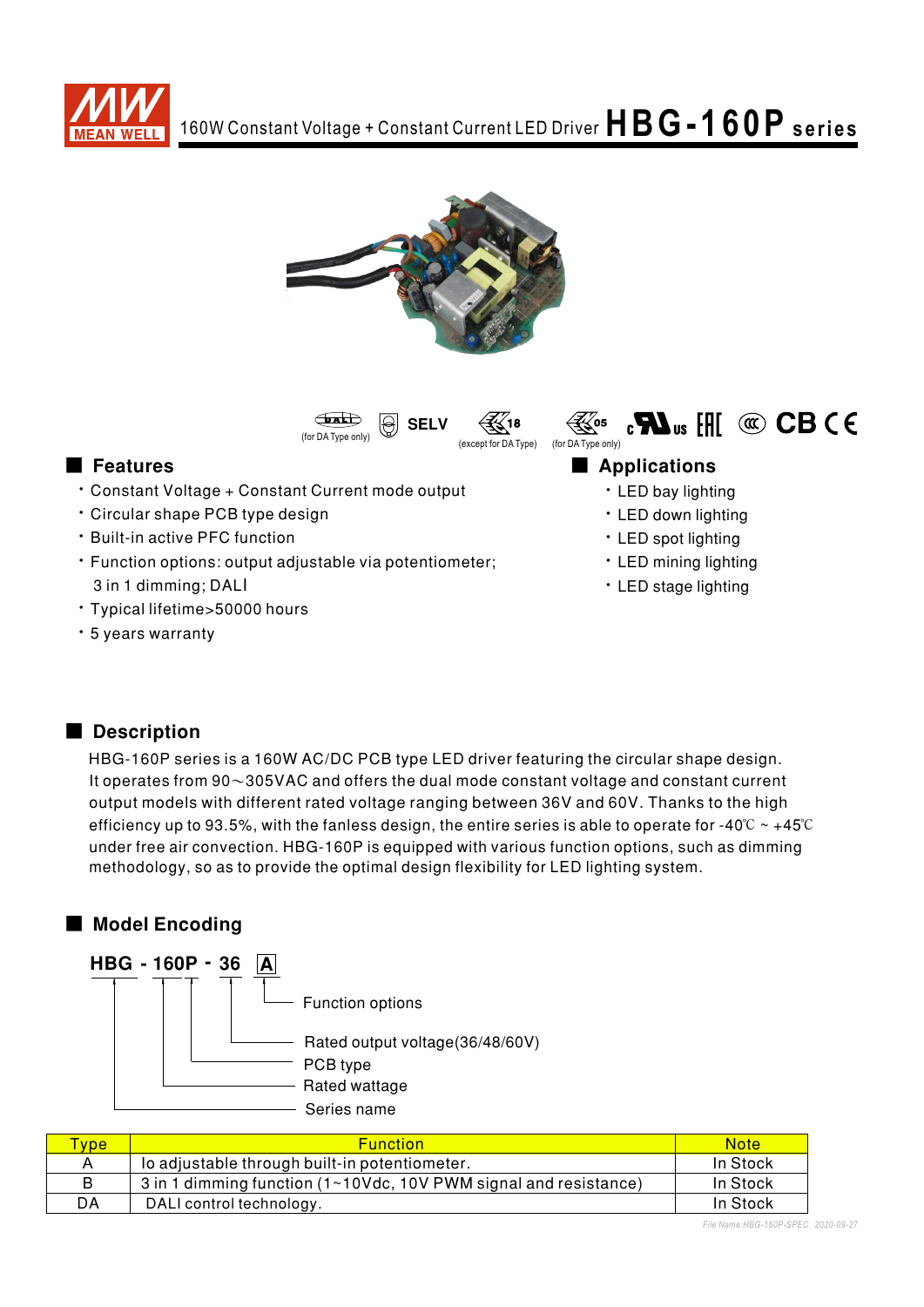

## 160W Constant Voltage + Constant Current LED Driver  $HBG-160P$  **series**

#### **SPECIFICATION**

| <b>MODEL</b>                                     |                                                                                                                                                                                                                                                                                                                                                                                                                                                                                                                                                                                                                                                                                                                                                                                                                                                                                                                                                                                                                                                                                                                                                                                                                                                                                                                                                                                                                                                                                                                                                                                                                                                                                                                 | HBG-160P-36                                                                                                                      | HBG-160P-48                                                                           | HBG-160P-60  |  |  |
|--------------------------------------------------|-----------------------------------------------------------------------------------------------------------------------------------------------------------------------------------------------------------------------------------------------------------------------------------------------------------------------------------------------------------------------------------------------------------------------------------------------------------------------------------------------------------------------------------------------------------------------------------------------------------------------------------------------------------------------------------------------------------------------------------------------------------------------------------------------------------------------------------------------------------------------------------------------------------------------------------------------------------------------------------------------------------------------------------------------------------------------------------------------------------------------------------------------------------------------------------------------------------------------------------------------------------------------------------------------------------------------------------------------------------------------------------------------------------------------------------------------------------------------------------------------------------------------------------------------------------------------------------------------------------------------------------------------------------------------------------------------------------------|----------------------------------------------------------------------------------------------------------------------------------|---------------------------------------------------------------------------------------|--------------|--|--|
|                                                  | <b>DC VOLTAGE</b>                                                                                                                                                                                                                                                                                                                                                                                                                                                                                                                                                                                                                                                                                                                                                                                                                                                                                                                                                                                                                                                                                                                                                                                                                                                                                                                                                                                                                                                                                                                                                                                                                                                                                               | 36V                                                                                                                              | 48V                                                                                   | 60V          |  |  |
| <b>OUTPUT</b>                                    | CONSTANT CURRENT REGION Note.2 $21.6 \sim 36V$                                                                                                                                                                                                                                                                                                                                                                                                                                                                                                                                                                                                                                                                                                                                                                                                                                                                                                                                                                                                                                                                                                                                                                                                                                                                                                                                                                                                                                                                                                                                                                                                                                                                  |                                                                                                                                  | $28.8 - 48V$                                                                          | $36 - 60V$   |  |  |
|                                                  | <b>RATED CURRENT</b>                                                                                                                                                                                                                                                                                                                                                                                                                                                                                                                                                                                                                                                                                                                                                                                                                                                                                                                                                                                                                                                                                                                                                                                                                                                                                                                                                                                                                                                                                                                                                                                                                                                                                            | 4.4A                                                                                                                             | 3.3A                                                                                  | 2.6A         |  |  |
|                                                  | <b>RATED POWER</b><br>Note.5                                                                                                                                                                                                                                                                                                                                                                                                                                                                                                                                                                                                                                                                                                                                                                                                                                                                                                                                                                                                                                                                                                                                                                                                                                                                                                                                                                                                                                                                                                                                                                                                                                                                                    | 158.4W                                                                                                                           | 158.4W                                                                                | 156W         |  |  |
|                                                  | RIPPLE & NOISE (max.) Note.3 300mVp-p                                                                                                                                                                                                                                                                                                                                                                                                                                                                                                                                                                                                                                                                                                                                                                                                                                                                                                                                                                                                                                                                                                                                                                                                                                                                                                                                                                                                                                                                                                                                                                                                                                                                           |                                                                                                                                  | 300mVp-p                                                                              | 300mVp-p     |  |  |
|                                                  |                                                                                                                                                                                                                                                                                                                                                                                                                                                                                                                                                                                                                                                                                                                                                                                                                                                                                                                                                                                                                                                                                                                                                                                                                                                                                                                                                                                                                                                                                                                                                                                                                                                                                                                 | Adjustable for A-Type only (via built-in potentiometer)                                                                          |                                                                                       |              |  |  |
|                                                  | <b>CURRENT ADJ. RANGE</b>                                                                                                                                                                                                                                                                                                                                                                                                                                                                                                                                                                                                                                                                                                                                                                                                                                                                                                                                                                                                                                                                                                                                                                                                                                                                                                                                                                                                                                                                                                                                                                                                                                                                                       | $2.6 - 4.4A$                                                                                                                     | $1.98 - 3.3A$                                                                         | $1.6 - 2.6A$ |  |  |
|                                                  | <b>VOLTAGE TOLERANCE Note.4</b>                                                                                                                                                                                                                                                                                                                                                                                                                                                                                                                                                                                                                                                                                                                                                                                                                                                                                                                                                                                                                                                                                                                                                                                                                                                                                                                                                                                                                                                                                                                                                                                                                                                                                 | ±2.0%                                                                                                                            |                                                                                       |              |  |  |
|                                                  | <b>LINE REGULATION</b>                                                                                                                                                                                                                                                                                                                                                                                                                                                                                                                                                                                                                                                                                                                                                                                                                                                                                                                                                                                                                                                                                                                                                                                                                                                                                                                                                                                                                                                                                                                                                                                                                                                                                          | ±0.5%                                                                                                                            |                                                                                       |              |  |  |
|                                                  | <b>LOAD REGULATION</b>                                                                                                                                                                                                                                                                                                                                                                                                                                                                                                                                                                                                                                                                                                                                                                                                                                                                                                                                                                                                                                                                                                                                                                                                                                                                                                                                                                                                                                                                                                                                                                                                                                                                                          | ±1.0%                                                                                                                            |                                                                                       |              |  |  |
|                                                  | SETUP, RISE TIME Note.6                                                                                                                                                                                                                                                                                                                                                                                                                                                                                                                                                                                                                                                                                                                                                                                                                                                                                                                                                                                                                                                                                                                                                                                                                                                                                                                                                                                                                                                                                                                                                                                                                                                                                         | 2500ms, 200ms / 115VAC<br>500ms, 200ms / 230VAC<br>12ms/115VAC,230VAC                                                            |                                                                                       |              |  |  |
|                                                  | HOLD UP TIME (Typ.)                                                                                                                                                                                                                                                                                                                                                                                                                                                                                                                                                                                                                                                                                                                                                                                                                                                                                                                                                                                                                                                                                                                                                                                                                                                                                                                                                                                                                                                                                                                                                                                                                                                                                             |                                                                                                                                  |                                                                                       |              |  |  |
|                                                  |                                                                                                                                                                                                                                                                                                                                                                                                                                                                                                                                                                                                                                                                                                                                                                                                                                                                                                                                                                                                                                                                                                                                                                                                                                                                                                                                                                                                                                                                                                                                                                                                                                                                                                                 | $90 \sim 305$ VAC<br>$127 - 431VDC$                                                                                              |                                                                                       |              |  |  |
|                                                  | <b>VOLTAGE RANGE</b><br>Note.5                                                                                                                                                                                                                                                                                                                                                                                                                                                                                                                                                                                                                                                                                                                                                                                                                                                                                                                                                                                                                                                                                                                                                                                                                                                                                                                                                                                                                                                                                                                                                                                                                                                                                  | (Please refer to "STATIC CHARACTERISTIC" section)                                                                                |                                                                                       |              |  |  |
|                                                  | <b>FREQUENCY RANGE</b>                                                                                                                                                                                                                                                                                                                                                                                                                                                                                                                                                                                                                                                                                                                                                                                                                                                                                                                                                                                                                                                                                                                                                                                                                                                                                                                                                                                                                                                                                                                                                                                                                                                                                          | $47 \sim 63$ Hz                                                                                                                  |                                                                                       |              |  |  |
|                                                  | <b>POWER FACTOR</b>                                                                                                                                                                                                                                                                                                                                                                                                                                                                                                                                                                                                                                                                                                                                                                                                                                                                                                                                                                                                                                                                                                                                                                                                                                                                                                                                                                                                                                                                                                                                                                                                                                                                                             | PF≥0.98/115VAC, PF≥0.95/230VAC, PF≥0.92/277VAC@full load                                                                         |                                                                                       |              |  |  |
|                                                  |                                                                                                                                                                                                                                                                                                                                                                                                                                                                                                                                                                                                                                                                                                                                                                                                                                                                                                                                                                                                                                                                                                                                                                                                                                                                                                                                                                                                                                                                                                                                                                                                                                                                                                                 | (Please refer to "POWER FACTOR (PF) CHARACTERISTIC" section)                                                                     |                                                                                       |              |  |  |
|                                                  | TOTAL HARMONIC DISTORTION                                                                                                                                                                                                                                                                                                                                                                                                                                                                                                                                                                                                                                                                                                                                                                                                                                                                                                                                                                                                                                                                                                                                                                                                                                                                                                                                                                                                                                                                                                                                                                                                                                                                                       | THD<20%(@load≧60%/115VC,230VAC;@load≧75%/277VAC)                                                                                 |                                                                                       |              |  |  |
|                                                  |                                                                                                                                                                                                                                                                                                                                                                                                                                                                                                                                                                                                                                                                                                                                                                                                                                                                                                                                                                                                                                                                                                                                                                                                                                                                                                                                                                                                                                                                                                                                                                                                                                                                                                                 | (Please refer to "TOTAL HARMONIC DISTORTION(THD)" section)                                                                       |                                                                                       |              |  |  |
| <b>INPUT</b>                                     | <b>EFFICIENCY (Typ.)</b><br>Note.7                                                                                                                                                                                                                                                                                                                                                                                                                                                                                                                                                                                                                                                                                                                                                                                                                                                                                                                                                                                                                                                                                                                                                                                                                                                                                                                                                                                                                                                                                                                                                                                                                                                                              | 92%                                                                                                                              | 93%                                                                                   | 93.5%        |  |  |
|                                                  | <b>AC CURRENT</b>                                                                                                                                                                                                                                                                                                                                                                                                                                                                                                                                                                                                                                                                                                                                                                                                                                                                                                                                                                                                                                                                                                                                                                                                                                                                                                                                                                                                                                                                                                                                                                                                                                                                                               | 1.7A/115VAC<br>0.78A/230VAC<br>0.7A/277VAC                                                                                       |                                                                                       |              |  |  |
|                                                  | <b>INRUSH CURRENT(Typ.)</b>                                                                                                                                                                                                                                                                                                                                                                                                                                                                                                                                                                                                                                                                                                                                                                                                                                                                                                                                                                                                                                                                                                                                                                                                                                                                                                                                                                                                                                                                                                                                                                                                                                                                                     | COLD START 65A(twidth=550µs measured at 50% Ipeak) at 230VAC; Per NEMA 410                                                       |                                                                                       |              |  |  |
|                                                  | MAX. No. of PSUs on 16A<br><b>CIRCUIT BREAKER</b>                                                                                                                                                                                                                                                                                                                                                                                                                                                                                                                                                                                                                                                                                                                                                                                                                                                                                                                                                                                                                                                                                                                                                                                                                                                                                                                                                                                                                                                                                                                                                                                                                                                               | 4 units (circuit breaker of type B) / 7 units (circuit breaker of type C) at 230VAC                                              |                                                                                       |              |  |  |
|                                                  | <b>LEAKAGE CURRENT</b>                                                                                                                                                                                                                                                                                                                                                                                                                                                                                                                                                                                                                                                                                                                                                                                                                                                                                                                                                                                                                                                                                                                                                                                                                                                                                                                                                                                                                                                                                                                                                                                                                                                                                          | <0.75mA / 277VAC                                                                                                                 |                                                                                       |              |  |  |
|                                                  |                                                                                                                                                                                                                                                                                                                                                                                                                                                                                                                                                                                                                                                                                                                                                                                                                                                                                                                                                                                                                                                                                                                                                                                                                                                                                                                                                                                                                                                                                                                                                                                                                                                                                                                 | $95 - 108%$                                                                                                                      |                                                                                       |              |  |  |
|                                                  | <b>OVER CURRENT</b>                                                                                                                                                                                                                                                                                                                                                                                                                                                                                                                                                                                                                                                                                                                                                                                                                                                                                                                                                                                                                                                                                                                                                                                                                                                                                                                                                                                                                                                                                                                                                                                                                                                                                             | Constant current limiting, recovers automatically after fault condition is removed                                               |                                                                                       |              |  |  |
| <b>PROTECTION</b>                                | <b>OVER VOLTAGE</b>                                                                                                                                                                                                                                                                                                                                                                                                                                                                                                                                                                                                                                                                                                                                                                                                                                                                                                                                                                                                                                                                                                                                                                                                                                                                                                                                                                                                                                                                                                                                                                                                                                                                                             | $41 - 47V$                                                                                                                       | $54 - 62V$                                                                            | $65 - 75V$   |  |  |
|                                                  |                                                                                                                                                                                                                                                                                                                                                                                                                                                                                                                                                                                                                                                                                                                                                                                                                                                                                                                                                                                                                                                                                                                                                                                                                                                                                                                                                                                                                                                                                                                                                                                                                                                                                                                 |                                                                                                                                  | Protection type : Shut down o/p voltage with auto-recovery or re-power on to recovery |              |  |  |
|                                                  | <b>OVER TEMPERATURE Note.13</b>                                                                                                                                                                                                                                                                                                                                                                                                                                                                                                                                                                                                                                                                                                                                                                                                                                                                                                                                                                                                                                                                                                                                                                                                                                                                                                                                                                                                                                                                                                                                                                                                                                                                                 | Shut down o/p voltage, recovers automatically after temperature goes down                                                        |                                                                                       |              |  |  |
|                                                  | <b>WORKING TEMP.</b>                                                                                                                                                                                                                                                                                                                                                                                                                                                                                                                                                                                                                                                                                                                                                                                                                                                                                                                                                                                                                                                                                                                                                                                                                                                                                                                                                                                                                                                                                                                                                                                                                                                                                            | Ta=-40 ~ +45℃ (Please refer to "OUTPUT LOAD vs TEMPERATURE" section)                                                             |                                                                                       |              |  |  |
|                                                  | <b>WORKING HUMIDITY</b>                                                                                                                                                                                                                                                                                                                                                                                                                                                                                                                                                                                                                                                                                                                                                                                                                                                                                                                                                                                                                                                                                                                                                                                                                                                                                                                                                                                                                                                                                                                                                                                                                                                                                         | $20 \sim 95\%$ RH non-condensing                                                                                                 |                                                                                       |              |  |  |
| <b>ENVIRONMENT</b>                               | <b>STORAGE TEMP., HUMIDITY</b>                                                                                                                                                                                                                                                                                                                                                                                                                                                                                                                                                                                                                                                                                                                                                                                                                                                                                                                                                                                                                                                                                                                                                                                                                                                                                                                                                                                                                                                                                                                                                                                                                                                                                  | $-40 \sim +80^{\circ}$ C, 10 ~ 95% RH                                                                                            |                                                                                       |              |  |  |
| ±0.03%/°C (0 ~ 45°C)<br><b>TEMP. COEFFICIENT</b> |                                                                                                                                                                                                                                                                                                                                                                                                                                                                                                                                                                                                                                                                                                                                                                                                                                                                                                                                                                                                                                                                                                                                                                                                                                                                                                                                                                                                                                                                                                                                                                                                                                                                                                                 |                                                                                                                                  |                                                                                       |              |  |  |
|                                                  | <b>VIBRATION</b>                                                                                                                                                                                                                                                                                                                                                                                                                                                                                                                                                                                                                                                                                                                                                                                                                                                                                                                                                                                                                                                                                                                                                                                                                                                                                                                                                                                                                                                                                                                                                                                                                                                                                                | 10 ~ 500Hz, 2G 12min./1cycle, period for 72min. each along X, Y, Z axes                                                          |                                                                                       |              |  |  |
|                                                  | <b>SAFETY STANDARDS</b>                                                                                                                                                                                                                                                                                                                                                                                                                                                                                                                                                                                                                                                                                                                                                                                                                                                                                                                                                                                                                                                                                                                                                                                                                                                                                                                                                                                                                                                                                                                                                                                                                                                                                         | UL8750, CSA C22.2 No.250.13-12; ENEC EN61347-1, EN61347-2-13, EN62384, GB19510.1, GB19510.14, EAC TP TC 004 approved             |                                                                                       |              |  |  |
|                                                  | <b>DALI STANDARDS</b>                                                                                                                                                                                                                                                                                                                                                                                                                                                                                                                                                                                                                                                                                                                                                                                                                                                                                                                                                                                                                                                                                                                                                                                                                                                                                                                                                                                                                                                                                                                                                                                                                                                                                           | Compliance to IEC62386-101, 102, 207 for DA-Type only                                                                            |                                                                                       |              |  |  |
| SAFETY &                                         | <b>WITHSTAND VOLTAGE</b>                                                                                                                                                                                                                                                                                                                                                                                                                                                                                                                                                                                                                                                                                                                                                                                                                                                                                                                                                                                                                                                                                                                                                                                                                                                                                                                                                                                                                                                                                                                                                                                                                                                                                        | I/P-O/P:3.75KVAC I/P-FG:2KVAC O/P-FG:0.5KVAC                                                                                     |                                                                                       |              |  |  |
| <b>EMC</b>                                       | <b>ISOLATION RESISTANCE</b>                                                                                                                                                                                                                                                                                                                                                                                                                                                                                                                                                                                                                                                                                                                                                                                                                                                                                                                                                                                                                                                                                                                                                                                                                                                                                                                                                                                                                                                                                                                                                                                                                                                                                     | I/P-O/P, I/P-FG, O/P-FG:100M Ohms / 500VDC / 25°C / 70% RH                                                                       |                                                                                       |              |  |  |
|                                                  | <b>EMC EMISSION</b>                                                                                                                                                                                                                                                                                                                                                                                                                                                                                                                                                                                                                                                                                                                                                                                                                                                                                                                                                                                                                                                                                                                                                                                                                                                                                                                                                                                                                                                                                                                                                                                                                                                                                             | Compliance to EN55015, EN61000-3-2 Class C (@load ≧60%) ; EN61000-3-3, GB17743, GB17625.1, EAC TP TC 020                         |                                                                                       |              |  |  |
|                                                  | <b>EMC IMMUNITY</b>                                                                                                                                                                                                                                                                                                                                                                                                                                                                                                                                                                                                                                                                                                                                                                                                                                                                                                                                                                                                                                                                                                                                                                                                                                                                                                                                                                                                                                                                                                                                                                                                                                                                                             | Compliance to EN61000-4-2,3,4,5,6,8,11, EN61547, light industry level(surge immunity:Line-Earth:4KV,Line-Line:2KV),EAC TP TC 020 |                                                                                       |              |  |  |
|                                                  | <b>MTBF</b>                                                                                                                                                                                                                                                                                                                                                                                                                                                                                                                                                                                                                                                                                                                                                                                                                                                                                                                                                                                                                                                                                                                                                                                                                                                                                                                                                                                                                                                                                                                                                                                                                                                                                                     | 195.5Khrs min.<br>MIL-HDBK-217F (25 $°C$ )                                                                                       |                                                                                       |              |  |  |
| <b>OTHERS</b>                                    | <b>DIMENSION</b>                                                                                                                                                                                                                                                                                                                                                                                                                                                                                                                                                                                                                                                                                                                                                                                                                                                                                                                                                                                                                                                                                                                                                                                                                                                                                                                                                                                                                                                                                                                                                                                                                                                                                                | Refer to mechanical specification                                                                                                |                                                                                       |              |  |  |
|                                                  | 0.4Kg; 36pcs/15.4Kg/1.35CUFT<br><b>PACKING</b>                                                                                                                                                                                                                                                                                                                                                                                                                                                                                                                                                                                                                                                                                                                                                                                                                                                                                                                                                                                                                                                                                                                                                                                                                                                                                                                                                                                                                                                                                                                                                                                                                                                                  |                                                                                                                                  |                                                                                       |              |  |  |
| <b>NOTE</b>                                      | 1. All parameters NOT specially mentioned are measured at 230VAC input, rated current and 25°C of ambient temperature.<br>2. Please refer to "DRIVING METHODS OF LED MODULE".<br>3. Ripple & noise are measured at 20MHz of bandwidth by using a 12" twisted pair-wire terminated with a 0.1uf & 47uf parallel capacitor.<br>4. Tolerance: includes set up tolerance, line regulation and load regulation.<br>5. De-rating may be needed under low input voltages. Please refer to "STATIC CHARACTERISTIC" sections for details.<br>6. Length of set up time is measured at first cold start. Turning ON/OFF the driver may lead to increase of the set up time.<br>7. The DA type power supply is less efficient than the typical efficiency in specification by 1%.<br>8. The driver is considered as a component that will be operated in combination with final equipment. Since EMC performance will be affected by the<br>complete installation, the final equipment manufacturers must re-qualify EMC Directive on the complete installation again.<br>9. To fulfill requirements of the latest ErP regulation for lighting fixtures, this LED driver can only be used behind a switch without permanently<br>connected to the mains.<br>10. This series meets the typical life expectancy of >50,000 hours of operation when Ta is about 45°C or less.<br>11. Please refer to the warranty statement on MEAN WELL's website at http://www.meanwell.com<br>12. The ambient temperature derating of 3.5°C/1000m with fanless models and of 5°C/1000m with fan models for operating altitude higher than 2000m(6500ft).<br>13. All functional testing must be filled with potting, including OTP function. |                                                                                                                                  |                                                                                       |              |  |  |
|                                                  | X Product Liability Disclaimer: For detailed information, please refer to https://www.meanwell.com/serviceDisclaimer.aspx                                                                                                                                                                                                                                                                                                                                                                                                                                                                                                                                                                                                                                                                                                                                                                                                                                                                                                                                                                                                                                                                                                                                                                                                                                                                                                                                                                                                                                                                                                                                                                                       |                                                                                                                                  |                                                                                       |              |  |  |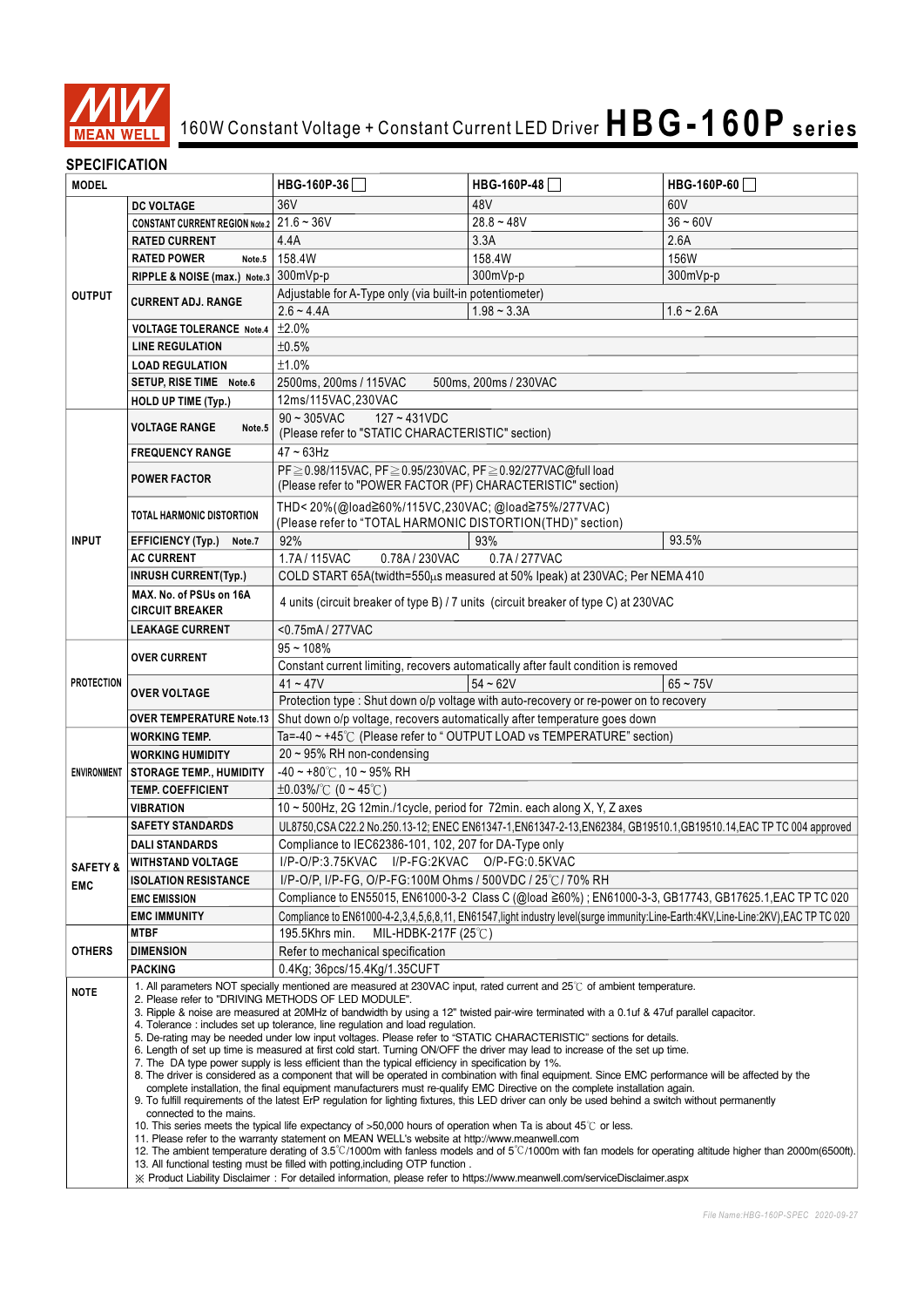

### 160W Constant Voltage + Constant Current LED Driver  $HBG-160P$  series





(C)

Typical output current normalized by rated current (%)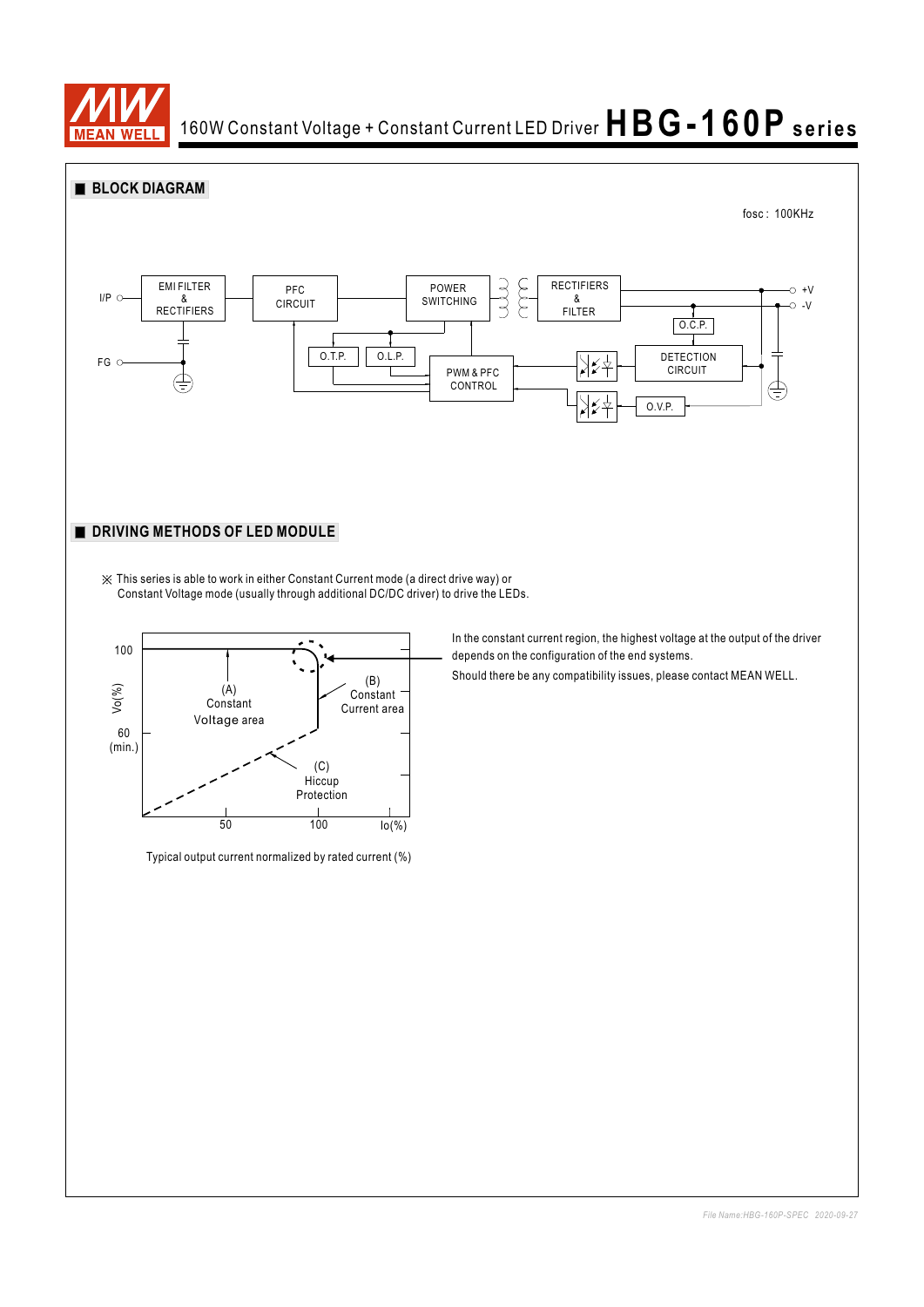

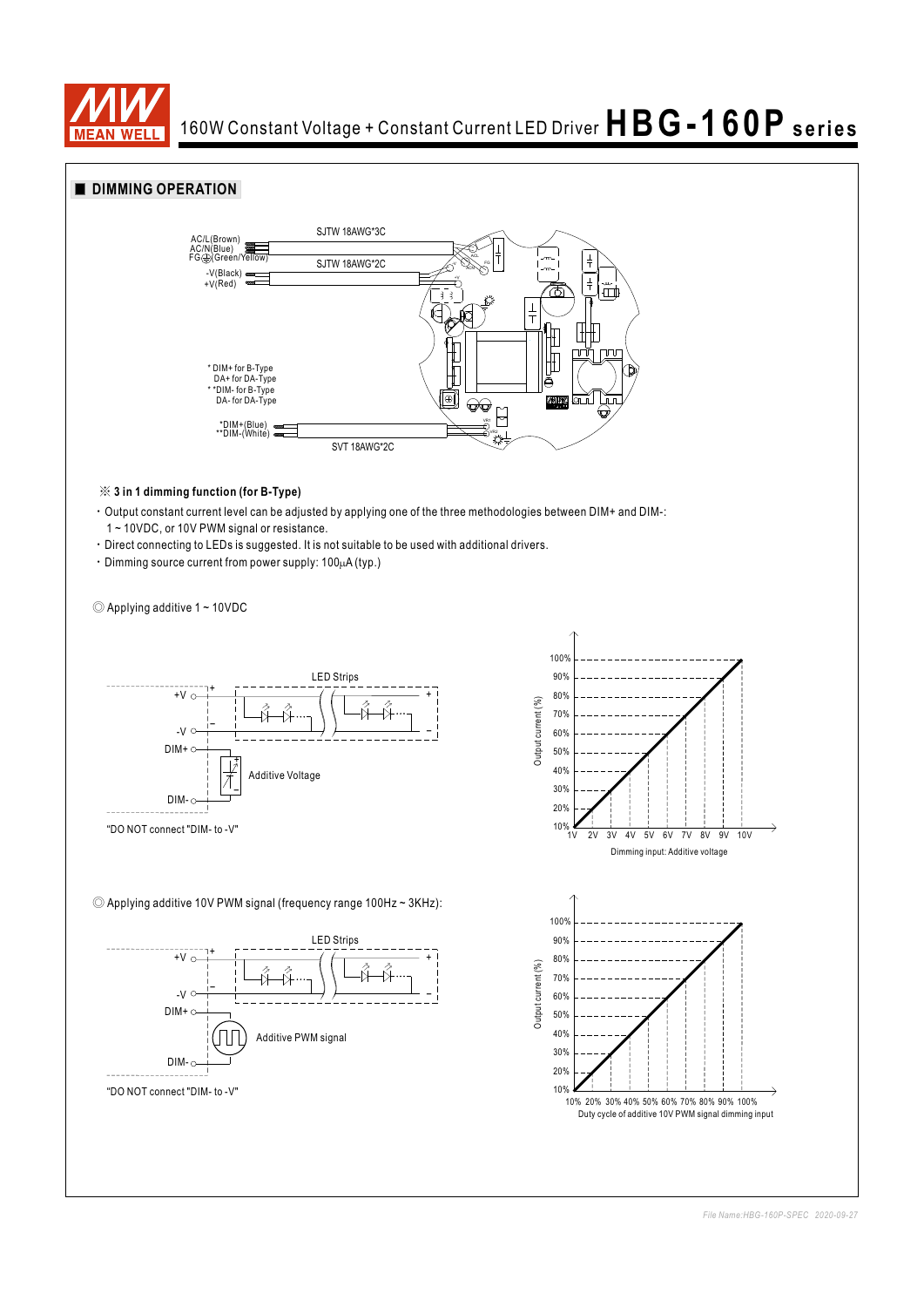





Using a switch and relay can turn ON/OFF the lighting fixture.

#### ※ **DALI Interface (primary side; for DA-Type)**

- ‧Apply DALI signal between DA+ and DA-.
- ‧DALI protocol comprises 16 groups and 64 addresses.
- ‧First step is fixed at 8% of output.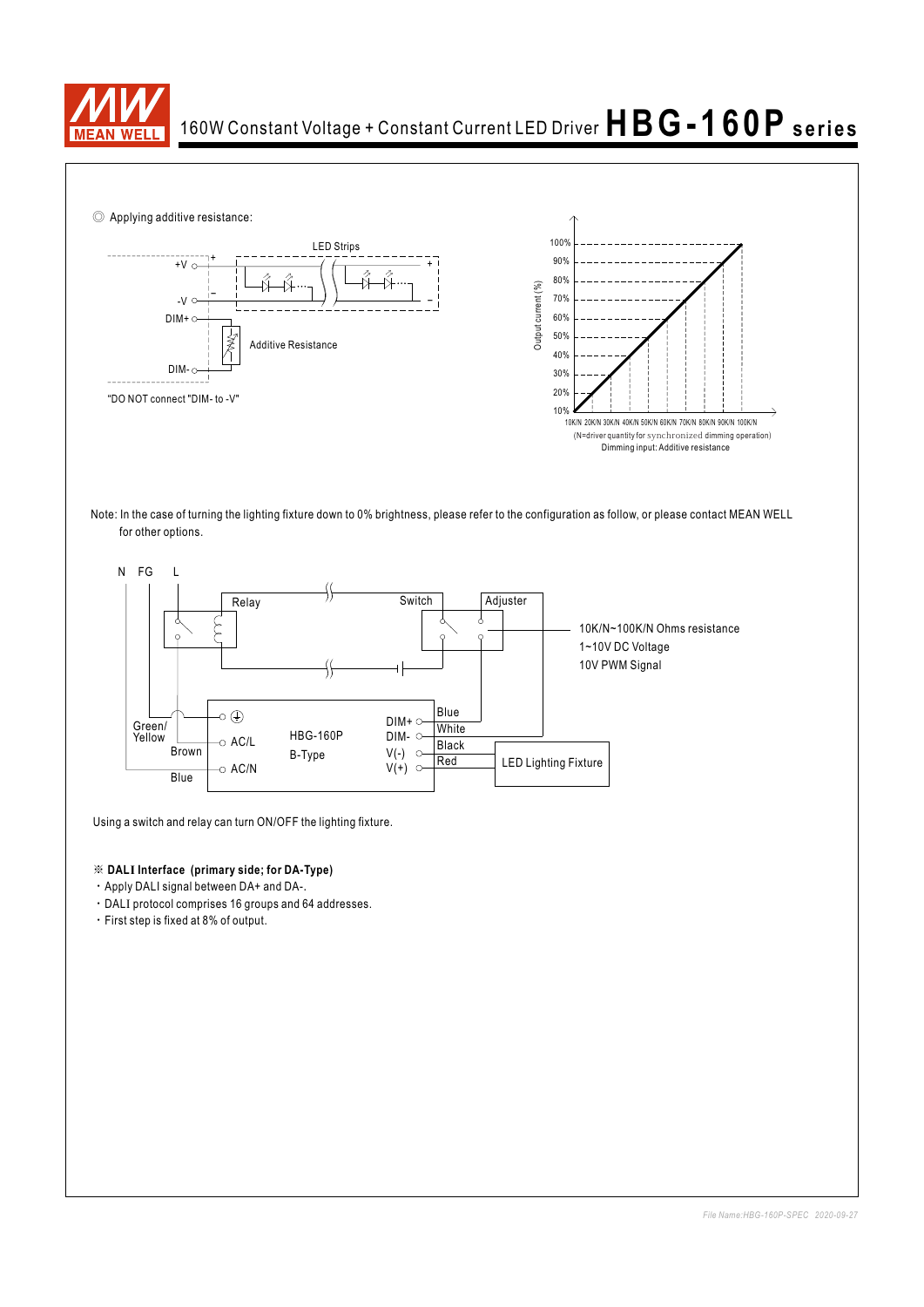

# 160W Constant Voltage + Constant Current LED Driver **HBG-160P series**



*File Name:HBG-160P-SPEC 2020-09-27*